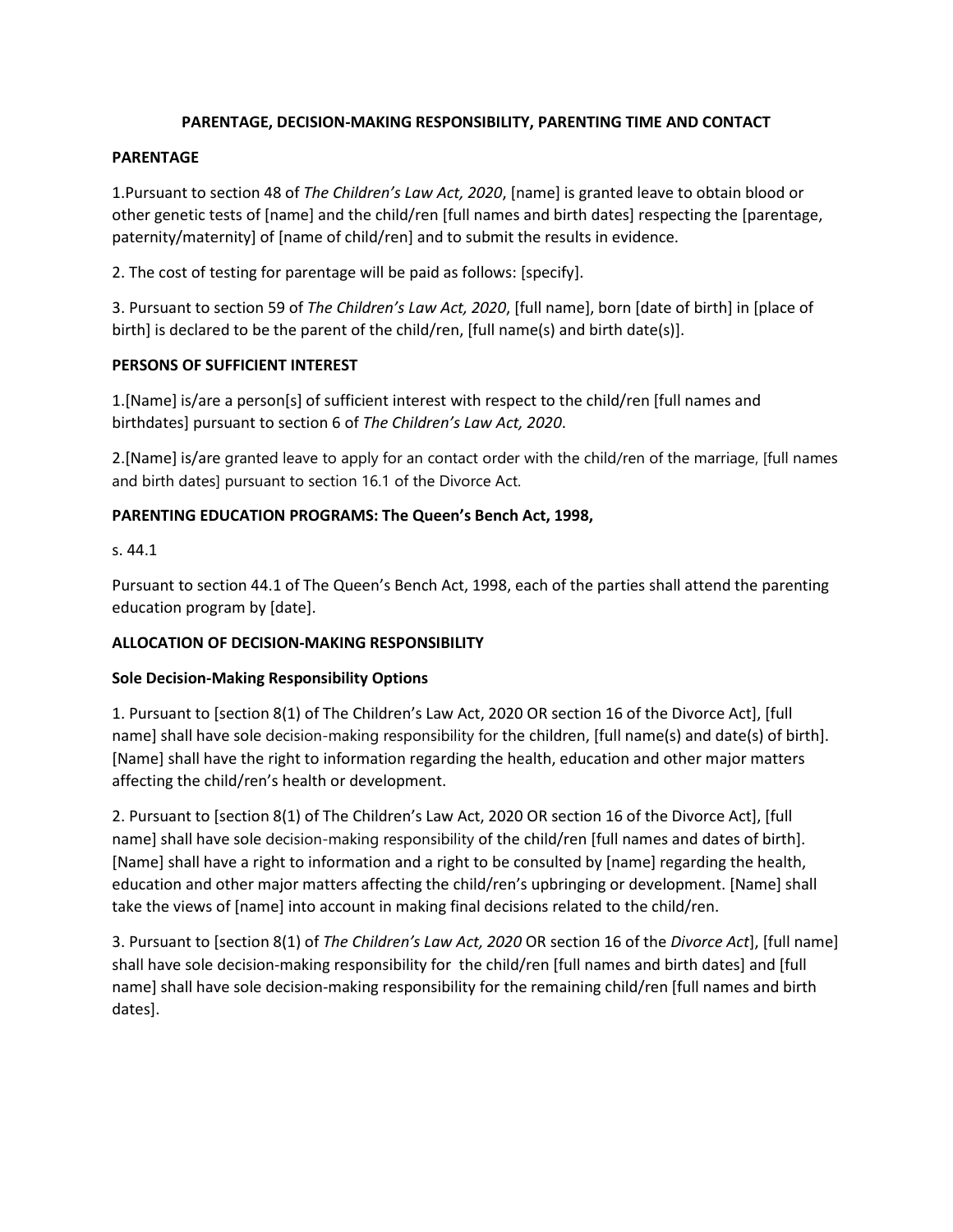#### **Joint Legal Decision-Making Responsibility Options**

1. Pursuant to [section 8(1) of *The Children's Law Act, 2020* OR section 16 of the *Divorce Act*], [full names] shall have joint decision-making responsibility for all major decisions respecting the education, health and other matters [specify others if necessary] affecting the child/ren, [full name(s) and birth date(s)].

2. Pursuant to [section 8(1) of *The Children's Law Act, 2020* OR section 16 of the *Divorce Ac*t], responsibility for decisions related to the child/ren [*full name(s) and birth date(s)*] shall be divided between the parties. [*Full name* ] shall be responsible for decisions regarding [eg., education] and [*full name*] shall be responsible for decisions regarding [eg., health]. [Examples of areas of responsibility include:]

- a. Children's place of residence
- b. Children's education
- c. Children's extracurricular school activities
- d. Children's cultural upbringing
- e. Children's religion or spiritual upbringing
- f. With whom the children will associate with

g. Consent to health-related treatment for the children including medical, dental, optical or therapeutic treatment of any kind

h. Consent of a parent or guardian where otherwise required

i. Deal with any legal proceedings relating to the child other than child custody, access or support

j. Appoint a person to act on behalf of the guardian in an emergency situation or when the guardian is temporarily absent

3. Pursuant to [section 8(1) of *The Children's Law Act, 2020* OR section 16 of the *Divorce Ac*t], the parties shall have joint decision-making responsibility for the child/ren, [*full names and birth dates*] and shall consult with each other and endeavor to agree upon all major questions respecting the education, health and other matters affecting the child. In the event of disagreement, [*name*] shall have the right to make the final decision.

4. Pursuant to [section 8(1) of *The Children's Law Act, 2020* OR section 16 of the *Divorce Ac*t], the parties shall have joint decision-making responsibility for the child/ren [*full names and birth dates*] and shall consult with each other upon all major questions affecting the child. In the event of disagreement, [*name*] shall make the decision and [*name*], if dissatisfied, may apply to the court for a review of the decision.

### **ALLOCATION OF RESIDENCE, PARENTING TIME AND CONTACT Shared Residence or Parenting Time**

1.Pursuant to [section 8(1) of *The Children's Law Act, 2020* OR section 16 of the *Divorce Ac*t], the child/ren shall reside with both parties who shall share parenting time with the child/ren [*full names and birth dates*] as follows:

Examples: alternating every 4/7 days, with exchanges at 5 pm, commencing on [*date*] with [*name*] parenting the children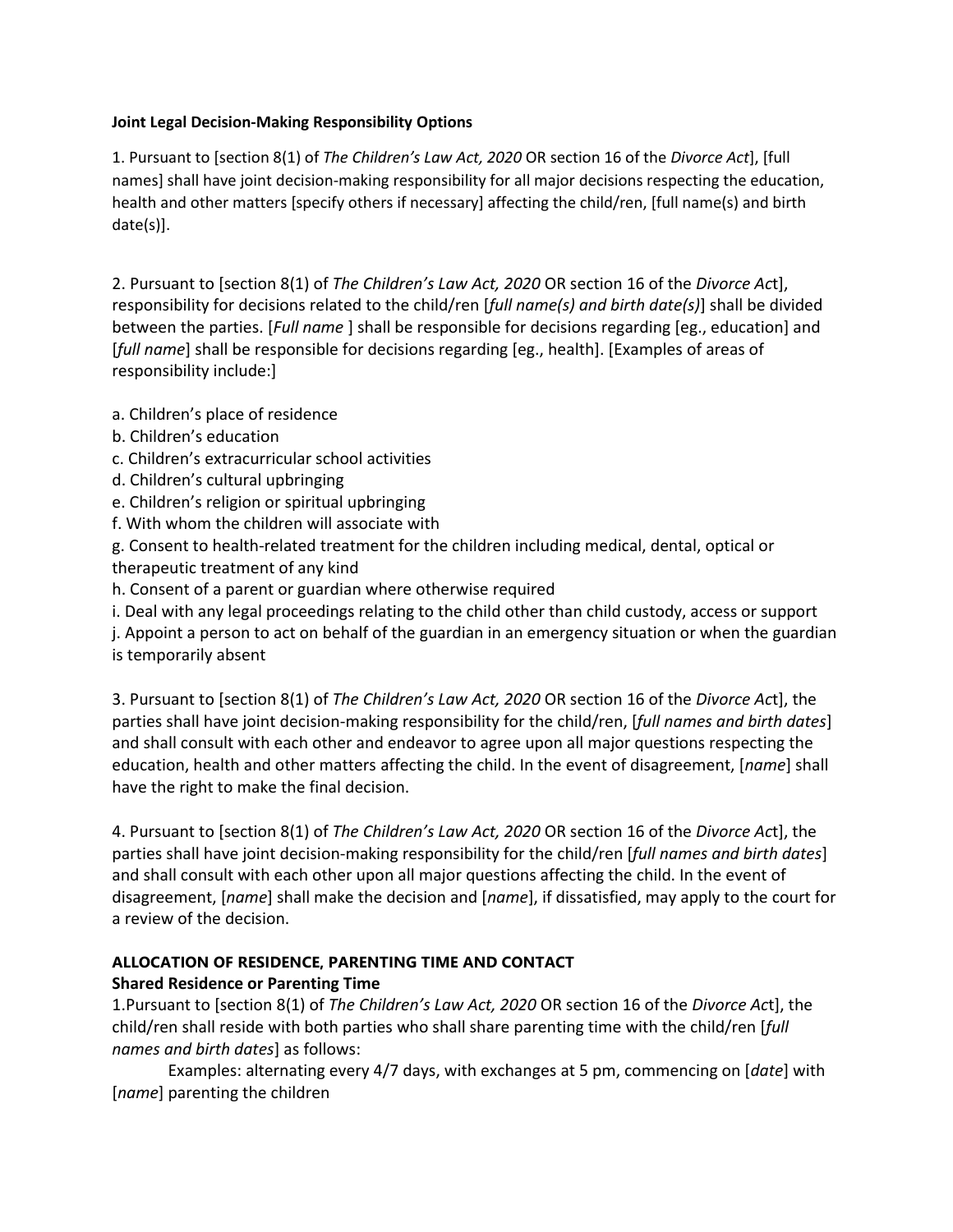OR alternating on a week on, one week off basis from [time, day] to [time] the following [day] commencing on [*date*] with [*name*] parenting the children.

2.Pursuant to [section 8(1) of *The Children's Law Act, 2020* OR section 16 of the *Divorce Ac*t], the child/ren [*full names and birth dates*] shall remain living in the family home located at [*address*] until further order or written agreement of the parties. [*Name*] and [*name*] shall have alternating weeks of exclusive possession of the family home, with change-overs to occur at [for example, 12 pm each Saturday]. Each party shall ensure that the family home is left in a clean and orderly state before vacating the home.

3. The parties shall share parenting time with the child/ren [full names and birth dates] as follows: [specify]

# **Primary Residence**

1.Pursuant to [section 8(1) of *The Children's Law Act, 2020* OR section 16 of the *Divorce Ac*t], the primary residence of the child/ren [*full names and birth dates*] shall be with [*name*].

2. Pursuant to [section 8(1) of *The Children's Law Act, 2020* OR section 16 of the *Divorce Ac*t], the primary residence of the child/ren [*full names and birth dates*] shall be with [*name*] and the primary residence of the child/ren [*full names and birth dates*] shall be with [*name*].

### **Parenting Time and Contact Options**

1.Pursuant to [section 8(1) of *The Children's Law Act, 2020* OR section 16 of the *Divorce Ac*t], [*name]* shall have contact or parenting time with the children [*full names and birth dates*] as follows: Examples: every second weekend from [eg Friday at 5 pm] to [Sunday at 5 pm], commencing [date]; or every [eg. Tuesday and Thursday evenings from 6 pm to 7 am the following morning], and/or every second weekend [from 6 pm on Friday to 6 pm on Sunday].

2.[*Name*] shall have no parenting time with] the child/ren [*full names and birth dates*] until further order of the court.

3.Pursuant to [section 8(1) of *The Children's Law Act, 2020* OR section 16 of the *Divorce Ac*t], [*full name*] shall have reasonable contact or parenting time with the child/ren [*full name(s) and birth date(s)*] with reasonable notice to [*name*] [OR upon [x hours] notice to [*name*].

4. Pursuant to [section 8(1) of *The Children's Law Act, 2020* OR section 16 of the *Divorce Ac*t], [*full name*] shall have reasonable contact or parenting time with the child/ren [*full names and birth dates*] upon reasonable notice but contact or parenting time shall include at a minimum the following times: [specify]

5.Because of the ages of the child/ren [*full names and birth* dates]and/or the lapse of time since [*name*] last had contact with them, the first [#] visits between [*name*] and the child/ren will be daytime visits only between [times] on [specify day] of each alternating weekend commencing [date] until [date or further court order].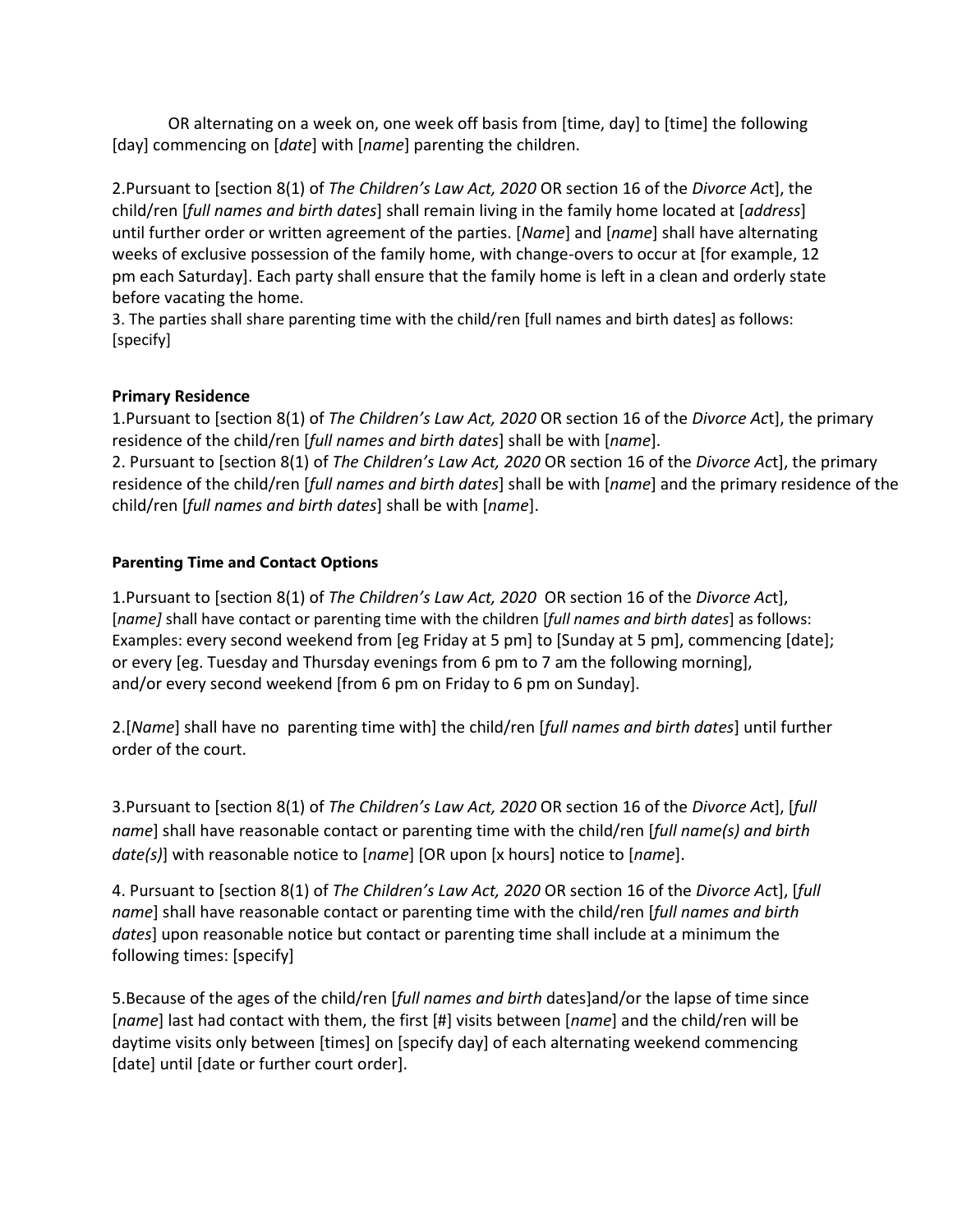6.Contact or parenting time by [name] with the child/ren [*full names and birth dates*] shall be subject to the following conditions: [*see section below on Conditions on Parenting Time and Contact*].

### **Contact/Parenting Time on Vacations and Holidays: Options**

*Note: "Contact" is only used to describe visits between a child and someone other than a parent, such as a grandparent, ordered pursuant to the Divorce Act. Time children spend with a parent is always referred to as "parenting time."*

1. The regular parenting schedule shall be suspended during Christmas, Easter, February, and summer school holidays.

2. The parties shall share school and summer holidays equally between them, as they may agree. If no agreement is reached by [date] of any given year, either party may apply to this court for a determination upon 10 days notice to the other.

# **Specified Summer Holidays:**

3. [*Name*] shall have contact or parenting time during the summer school holidays as follows:

Examples: Every alternating week in July and August of each year commencing… OR Two weeks in either July or August each year. [Name] shall provide [name] with notice of his desired dates no later than [date].

OR [Name] shall have his/her first choice in even-numbered years and [name] shall have his/her first choice in odd-numbered years.

OR Two periods of two weeks in July and two weeks in August, with [name] to designate the first two weeks, and [name] the second 2 weeks by [date] in each year.

# **Specified Christmas Holidays. Easter, the February break and Thanksgiving, May weekend Options:**

4.[*Name*] shall have parenting time with the child/ren during the first half of the Christmas and Easter school vacations and the February school break, in [year] and in odd-numbered years thereafter. [*Name*] shall have parenting time during the second half of the Christmas and Easter school vacations, and the February school break, in [year] and in even-numbered years thereafter. The Christmas break will commence at [time] on the children's last day of school and the exchange shall take place at [time] on December [date]. The Easter break will commence at [time] of the children's last day of school and the exchange shall take place at [time] on the [day] of the break. The February school break shall begin at [time] of [day] and the exchange shall take place at [time] of the [day] of the break.

5.[*Name*] shall have contact or parenting time with the child/ren on the Thanksgiving and May long weekend holidays in even-numbered years and [*name*] in odd-numbered years.

### **Birthdays and Father's/Mother's Day:**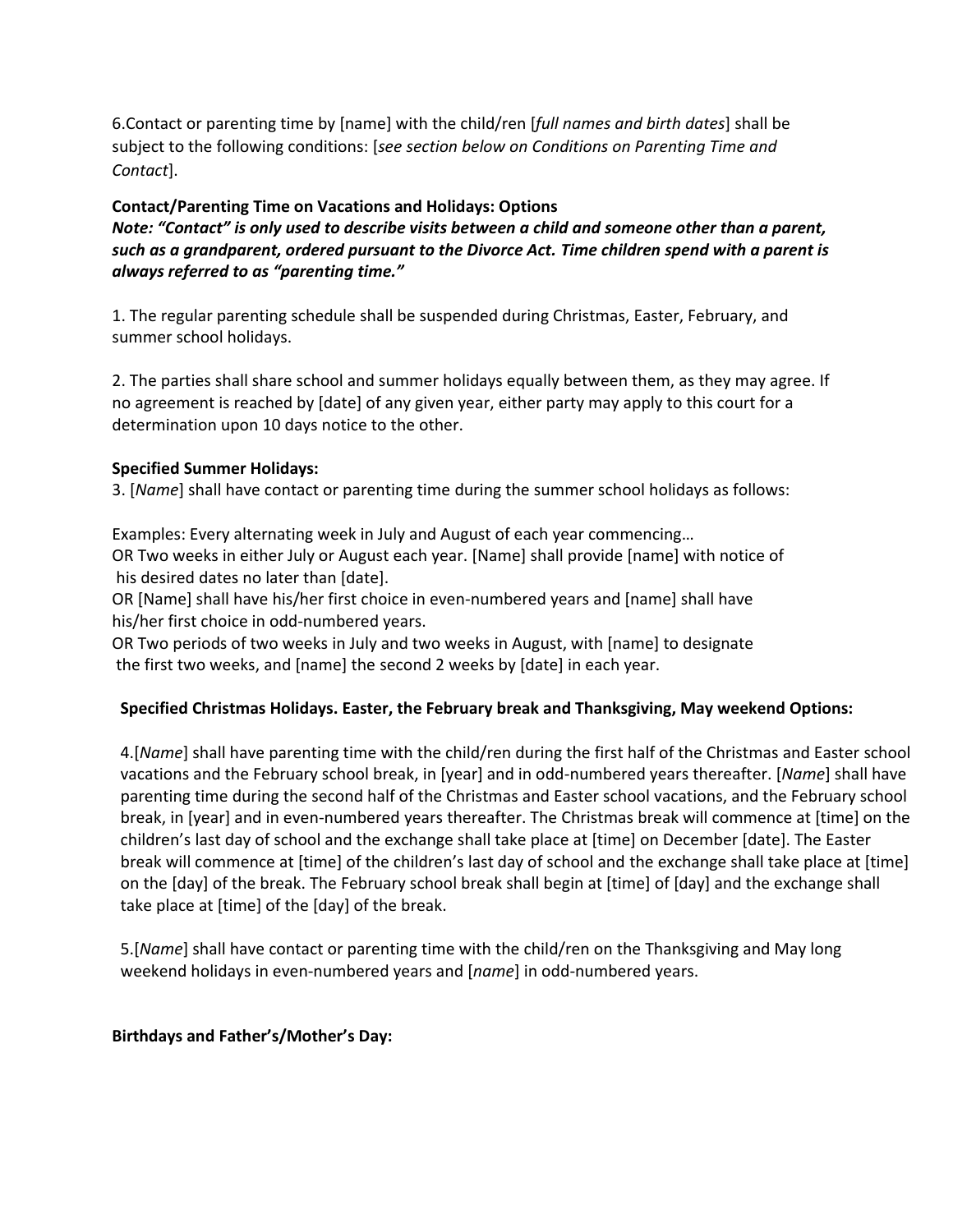6.[*Name*] shall have parenting time with the child/ren on his birthday and on Father's Day from [times].

7.[*Name*] shall have parenting time with the child on her birthday and on Mother's Day from [times].

8.On the child's next birthday in [date], [*name*] shall have parenting time with the child and in each even/oddnumbered year thereafter. In [year], [*nam*e] shall have parenting time and in each even/odd numbered year thereafter.

#### **Telephone Access or Parenting Time**

1. [*Name*] has the right to telephone the child [full name and birth date]:

- At reasonable times or

- At reasonable times which shall include a minimum of [specify]

- At the following times [specify]

OR

[*Name*] shall have no telephone contact with the child [full name and birth date] until further court order.

### **Parenting Exchange Options**

1.For all parenting exchanges, [*name*] shall be responsible for dropping off the child/ren at the residence of [*name*] at the start of his/her contact or parenting time and [*name*] shall be responsible for dropping off the child/ren at the residence of [*name*] at the end of his/her contact or parenting time.

2.For all parenting exchanges [*name*] shall be responsible for picking up the child/ren from the residence of [*name*] at the start of his/her parenting time and [*name*] shall be responsible for picking up the child/ren from the residence of [*name*] at the end of his/her parenting time.

3.[*Name*] shall pick the child/ren up at their school at 3:30 pm and shall be responsible for transportation both ways for weekday contact or parenting time while the parties shall continue to share transportation duties for weekend and holiday contact or parenting time.

4.Parenting exchanges shall be carried out by the parents of [*name*], or by another person designated by [*name*], who will pick up and drop off the child/ren at the residence of [*name*], until otherwise agreed by the parties in writing or until further order of this court.

5.[*Name*] shall pick the child/ren up and drop them off in front of the home of [name]. [*Name*] is to remain in his/her vehicle and [*name*] to remain in his/her home.

6. [*Name*] is not to be present when the child/ren are being picked up or dropped off.

7.The child/ren will bring such clothing, toiletries and personal effects as they wish which will be returned at the end of the weekend visit.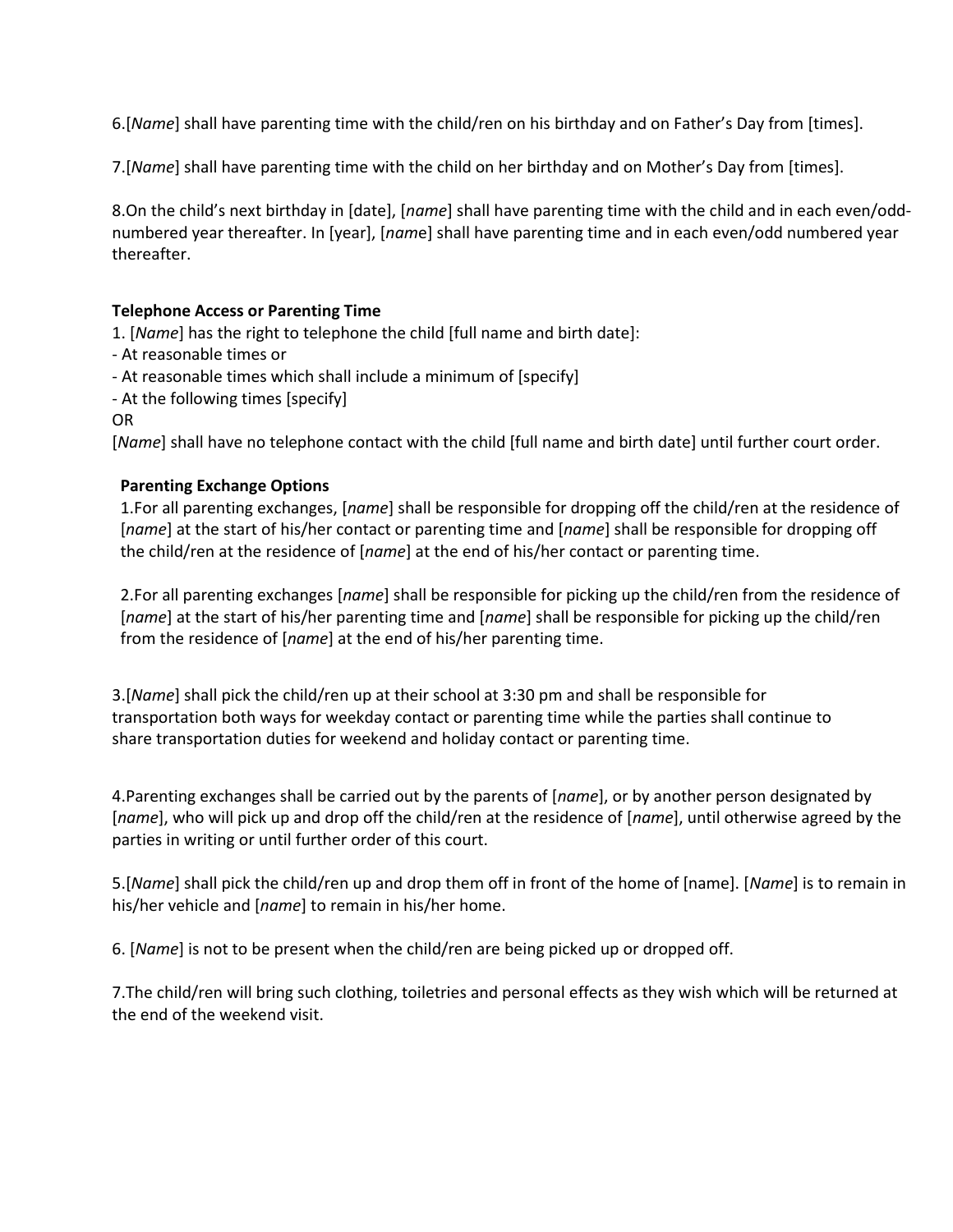8.Each parent will send a notebook with the child in which s/he will convey to the other parent any pertinent information about the children's welfare. For example, if the child is ill or on medication, or if there are other pressing reasons why a parent should be reasonably informed of the child's state of health, either emotionally or physically, it will be noted in the book, and any medications will travel with the child. The notebook is not to be used as a means of maligning either parent and is not to be viewed by the children at any time.

9.There shall be no communication between the parties during the exchanges.

10. Pursuant to section 41(1)(b) of *The Children's Law Act, 2020* the contact or parenting time exchange for the child/ren [*full names and birth dates*] shall be supervised by the Supervised Parenting Time/Exchange Program [*or by name of an individual*].

# **CONDITIONS ON PARENTING TIME AND CONTACT**

### **General:**

Parenting time or contact may be altered by agreement in writing between the parties including email.

2.If either party is unable to care for the child/ren during his/her regularly scheduled contact or parenting time, he/she shall seek the assistance of the other party before leaving child with a third party.

3.When vacationing with the child/ren, each party shall provide the other with contact information, departure and return dates. The other party will sign all necessary documents such as permission letters sufficient for airline travel or border crossings and shall not unreasonably withhold the child/ren's passports when requested. The party taking the vacation shall obtain adequate health insurance coverage for the child/ren while outside Canada. The party taking the vacation shall also encourage reasonable contact between the child/ren and the other party by way of telephone communication and emails during the vacation.

### **Attendance at Extra-Curricular Activities:**

1.[*Name*] shall ensure that the child/ren attend any extra-curricular activities they are involved in including [specify] during his/her contact or parenting time.

2. Each party shall advise the other of extra-curricular activities that occur while the child/ren are in their care. Either party may attend such activities.

3. [*Name*] is not to attend at the extra-curricular activities of the children while they are in the care of [*name*].

# **Change of Residence or Removal from Saskatchewan**

1. Pursuant to section 13 of *The Children's Law Act, 2020* [*Name*] shall notify [*name*] in writing of an intended change in the place of residence of the child/ren [*full names and birth dates*] [at least 30] days before the change and shall specify in the notice the time at which the change will be made and the new place of residence of the child/ren.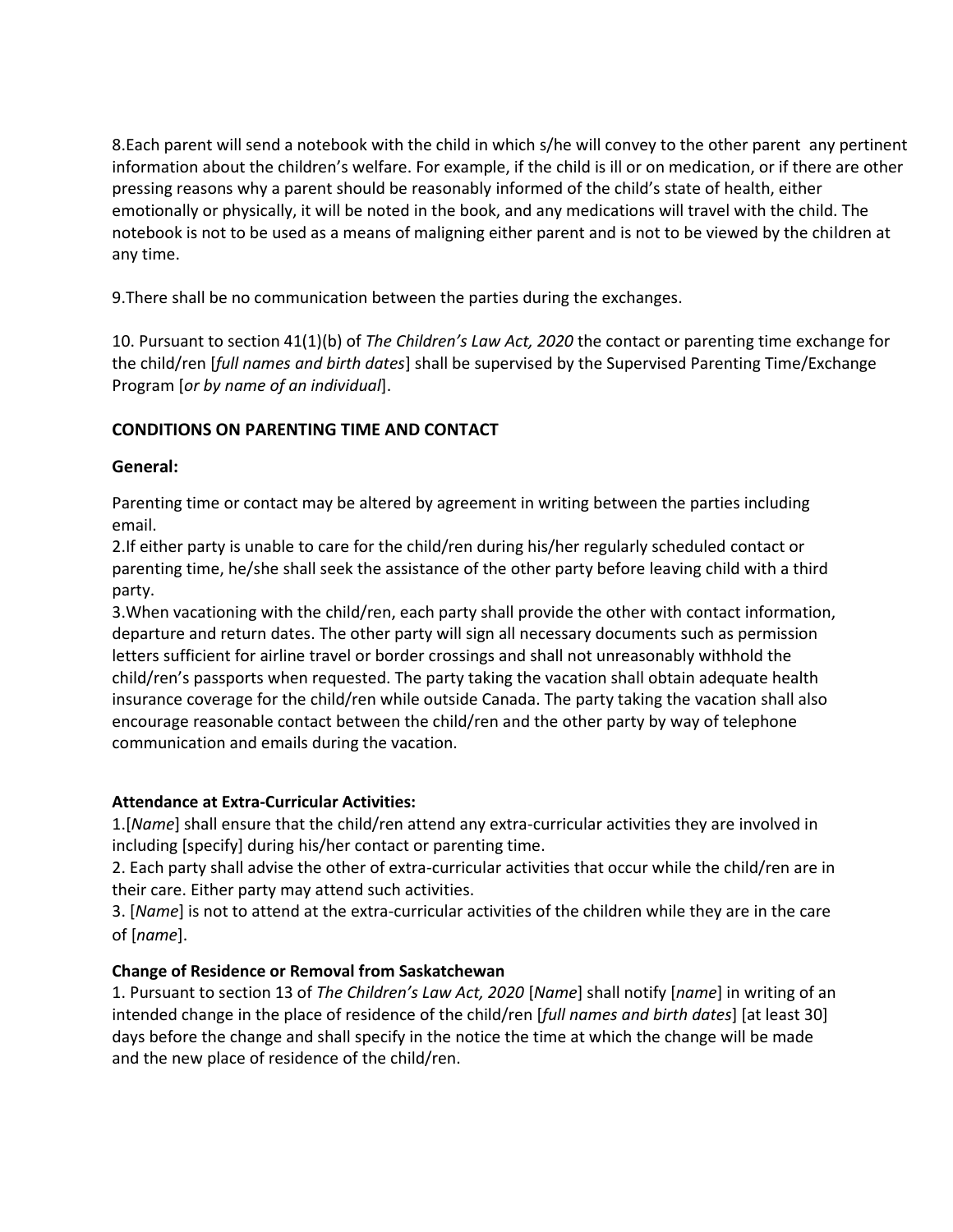2. Pursuant to section 13 of *The Children's Law Act, 2020* Neither party shall remove the child from [the city or municipality of name or the province of Saskatchewan or the country of Canada] without the written consent of the other or further court order.

3.[*Name*] shall return the child/ren [*full names and birth dates*] to Saskatchewan [*and/or to the care of name*] [*immediately or by a specific date and time*].

# **Conduct**

1.[*Name*] shall not consume alcohol or use any non-medicinal drugs 24 hours prior to or during parenting time.

2.The parties shall refrain from discussion of any legal or personal issues such as matters involving decision-making responsibility, parenting time, contact, child support, the parties' relationship or other legal proceedings in [the child/ren's] presence.

3.Both parties shall not speak negatively to or about the other in the presence of [the child/ren]. [other conditions may include a ban on cigarette smoking, providing the child with medication at specific hours, etc.]

# **Supervised Parenting Time and Contact**

1.Pursuant to section 41(1)(b) of *The Children's Law Act, 2020,* parenting time or contact with [*name*] shall be supervised by Family Support Services in [city] and shall be specified by [date]. 2.Pursuant to section 41(1)(b) of *The Children's Law Act, 2020,* or section 16.1(8) of *the Divorce Act,*  parenting time or contact with [*name*] shall be supervised by [*name of individual supervisor*] commencing [*date*].

### **Attendance at Counselling:**

1.Parenting time or contact shall be conditional on [name] obtaining counseling from [*name*] at least [times] per [week or month] in relation to [*specify the issue*]. [*Name*] shall provide written confirmation from [*name of counselor*] of having received such counseling to [*name*] on or before [*specify day*] of each [*week or month*].

2.Pursuant to section 96(1) of *The Queen's Bench Act,* the proceeding is adjourned until [*date*] so that [*name*] may obtain counseling from [*name*].

# **VARIATION ORDERS,** *The Children's Law Act, 2020,* **s.8(4);** *Divorce Act,* **s. 17(1)**

Pursuant to [section 8(4) of *The Children's Law Act, 2020* or section 17(1) of the *Divorce Act,* and having established a material change in circumstances affecting the child/ren [*full names and birth dates*] since the order of the Honourable [*name*] of the Court of Queen's Bench in Saskatchewan dated [date], the order providing that [specify] is varied to provide that [specify].

# **RELATED PROCEDURAL MATTERS**

### **Parenting Assessment**

1. Pursuant to section 97(1) of *The Queen's Bench Act, 1998,* a parenting assessment with respect to the child/ren [*full names and birth dates*] shall be undertaken by [*name*] and provided to the parties and the court on or before [*date*].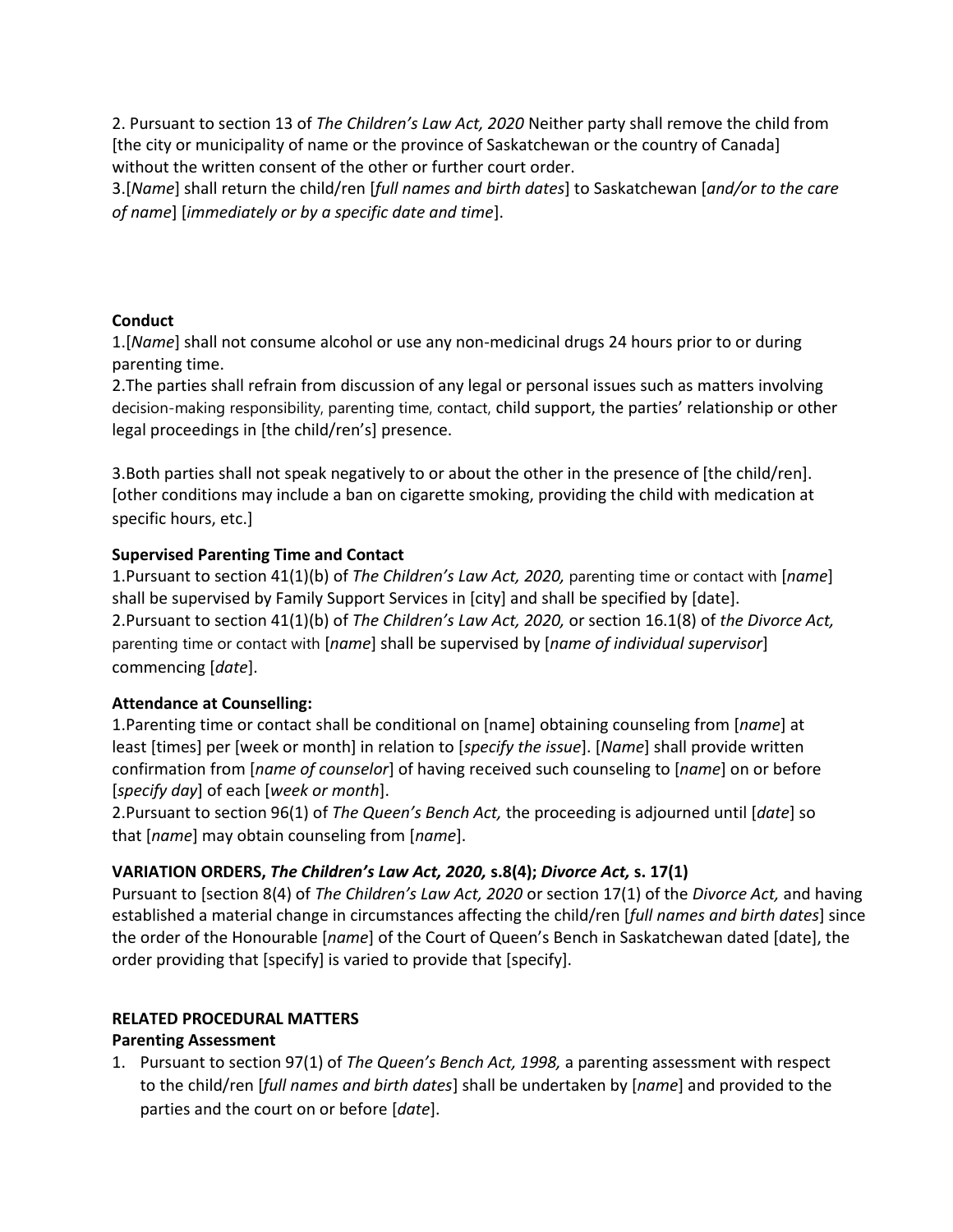2. The parties shall cooperate fully in the preparation of this assessment and shall attend and cause the child/ren [*full names and birthdates*] to attend, where and as requested by [name] for the purposes of the assessment.

3. The costs of the parenting assessment shall be paid as follows: [specify]

4. An expedited pre-trial conference to determine whether a parenting assessment is warranted shall be held on [date - within 30 days].

# **Voice of Children Reports**

1.A Voices of the Children Report shall be prepared in relation to the child/ren [*full names and birth dates*].

2.Each party is enjoined and restrained from discussing the Voices of the Children report process with the child/ren and shall not the child/ren to articulate a position for the purposes of the Voices of the Children report.

### **Dispute Resolution:**

Pursuant to section 18 of *The Children's Law Act, 2020* and Queen's Bench Rule 15-58(5)*,* the parties shall attend a mediation session with [*name of mediator*] at a date and place to be set by [*name of mediator*]. The parties shall mediate the issue of [specify issue eg. decision-making responsibility, residency and parenting time]. [*Name*] shall pay [\$] or [%] of the mediator's fees and expenses of in the sum of [\$ amount] and [*name*] shall pay [\$ amount] or (specify %]. A fixed portion of these fees must be paid by each party by a date set by [*name of mediator*]. [*The mediator*] shall report the outcome of the mediation to the Court in writing by [*date*]. The application is adjourned to [*same date which should not be in excess of 45 days unless exceptional circumstances apply*]. The names, addresses and phone numbers of the following are: [*set out names etc. of the parties, the mediator and their lawyers*].

# **ENFORCEMENT Prevention of harassment and interference:**

1.Pursuant to section 38 of *The Children's Law Act, 2020* [and/or section 100 of *The Queen's Bench Act, 1998*] [*full name*] shall not molest, annoy, harass, communicate with or otherwise interfere with [*name*] and the child/ren [*full names and birth dates*] in the lawful care of [*name of other party*] until further order. For that purpose, [*name*] shall not attend at or within [specify eg. 6 city blocks or 200 metres] of the following:

- the residence of [*name*] located at [address],

- the place of employment or business of [*name*] at [address] and
- the daycare/school of the child/ren at [address] until further order of the court

2. Communication between the parties shall occur only as between their respective lawyers.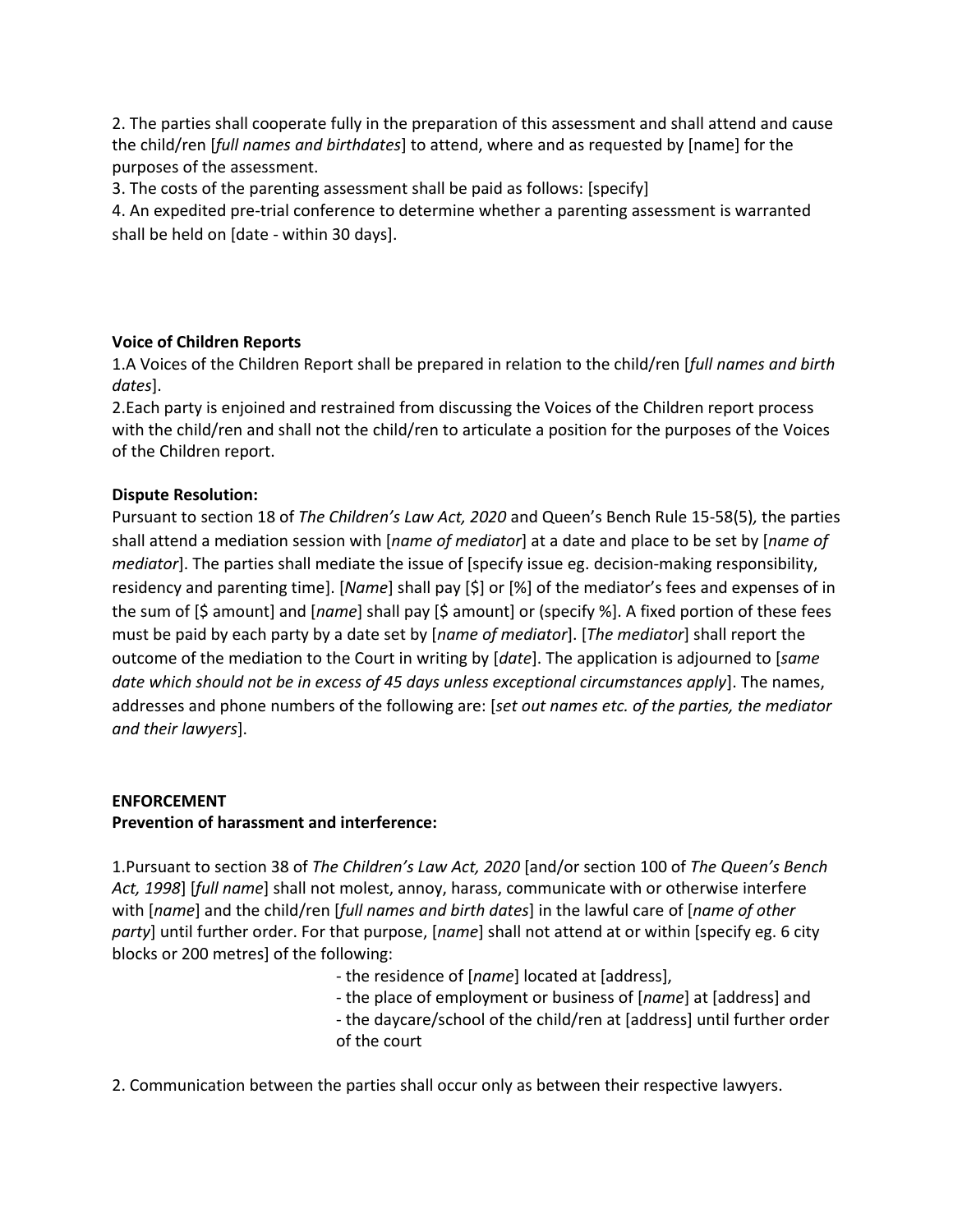[*In cases involving domestic violence, more extensive relief is available under The Victims of Domestic Violence Act, sections 3(3)(e) for Emergency Intervention Orders and s. 7(1) for Victim's Assistance Orders, see Procedural Issues and Enforcement.]*

### **Recovery of child/ren wrongfully taken or withheld:**

1. Pursuant to section 39(1) of *The Children's Law Act, 2020* a peace officer, including an officer of the [*name*] Police force, shall accompany [*name*] to the residence of [*name*] at [*civic address*]. Should the person with care of the child/ren [*full names and birth dates*] refuse to deliver the child/ren up to [*name*], the peace officer shall apprehend and deliver the child/ren to [*name*] for the purpose of giving effect to her/his [parenting time or custody] rights. For the purpose of enforcing this Order, the peace officer may enter and search any place where s/he has reasonable grounds to believe the child may be and when found shall apprehend and deliver the child/ren to [*name*].

2. Pursuant to section 39(1) of *The Children's Law Act, 2020* [*full name*] shall immediately turn over to [*name*] the custody of the child/ren [*full names and birth dates*] and any peace officer, including an officer of the [*name*] police force, shall locate, apprehend and deliver the child/ren to [*name*] for the purpose of giving effect to his/her rights to [parenting time or custody]. For the purpose of enforcing this Order, the police officer shall be authorized to enter and search any place where s/he has reasonable grounds to believe the child/ren may be. [*Name*] shall further advise the peace officer of the whereabouts of the child/ren.

3. Pursuant to section 41(1)(a) of *The Children's Law Act, 2020* and as a result of the wrongful denial of parenting time to the child/ren [*full names and birth dates*], [*name*] shall give [*name*] compensatory parenting time to the child/ren from [dates].

4. Pursuant to section 41(2)(e) of *The Children's Law Act, 2020* [*name*] shall provide their address and telephone number to [*name*] in order to facilitate parenting time or contact to the child/ren [*full names and birth dates*] by [*name*].

# **Measures to prevent the removal of child/ren:**

1. Pursuant to section 40(2)(a) of *The Children's Law Act, 2020* [*name*] shall transfer [\$ or specified property] to [name of trustee] to prevent the child/ren [*full names and birth dates*] from being removed from Saskatchewan [or to secure their prompt safe return to Saskatchewan]. [Set out terms and conditions.]

2. Pursuant to section 40(2)(b) of *The Children's Law Act, 2020* [*name*] shall as of [date] and until further order make maintenance payments for the child/ren [*full names and birth dates*] to [specified trustee] to prevent [*name*] from removing the child/ren from Saskatchewan [or to secure their prompt safe return to Saskatchewan].

3. Pursuant to section 40(2)(c) of *The Children's Law Act, 2020* [*name*] shall post a bond payable to [*name*] in the sum of [\$] to prevent the child/ren [*full names and birth dates*] from being removed by [*name*] from Saskatchewan or to secure their prompt safe return to Saskatchewan by [*name*].